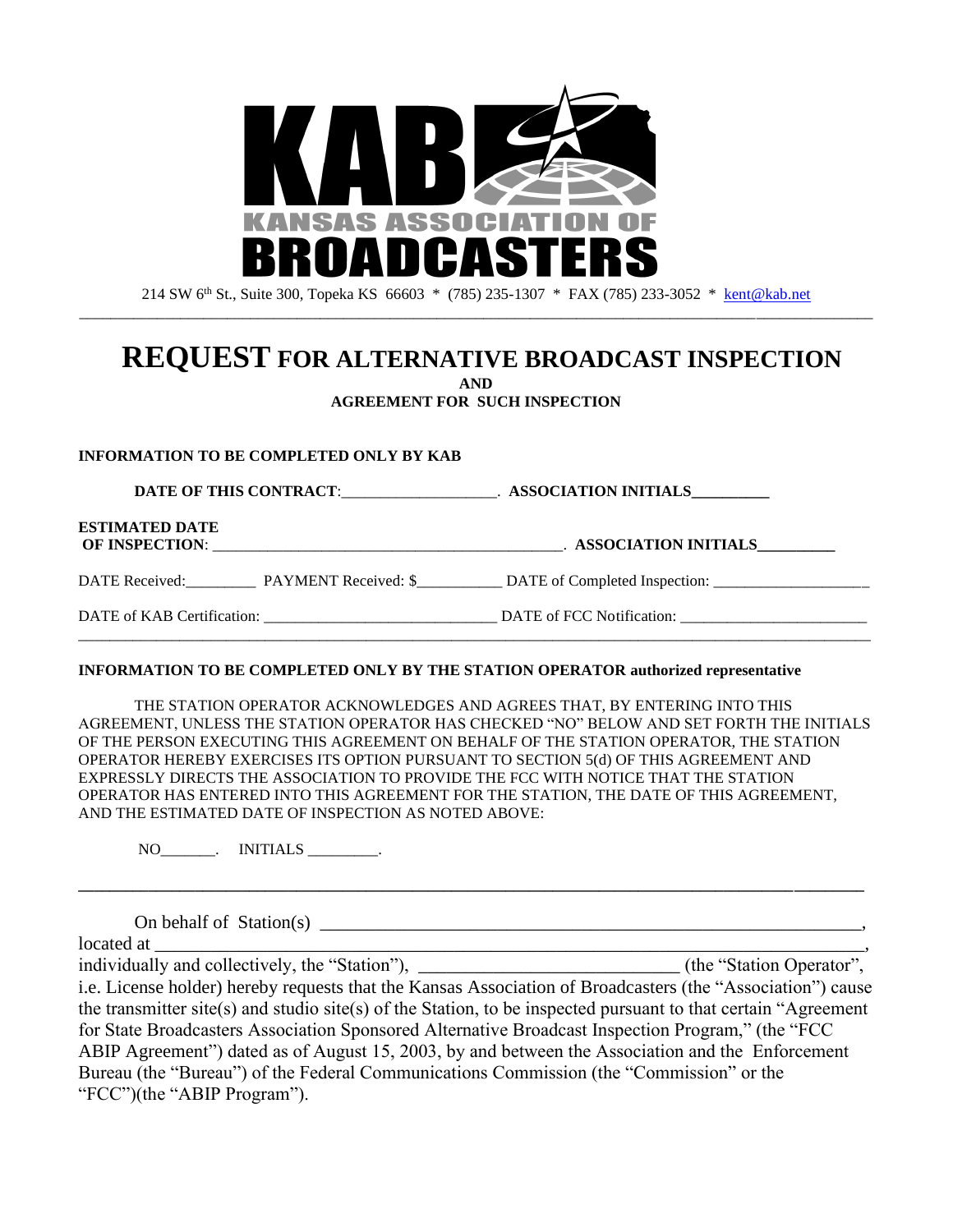WHEREAS, the Association is willing to cause the Station to be inspected, and the Station Operator is willing to have the Station inspected, pursuant to the ABIP Program (the "ABIP Inspection") on the following terms and conditions.

In consideration of the foregoing, and the mutual agreements set forth herein, the Station Operator and the Association, intending to be legally bound, hereby agree as follows:

1. Authority and Binding Nature. Each party represents and warrants to the other that it has all requisite power and authority to enter into this Agreement and to perform as contemplated hereunder and that the person executing and delivering this Agreement for each party is duly authorized to legally bind such party.

2. Effective Date and Term of Agreement. This Agreement shall become effective on that date which has been inserted by the Association at the top of the first page of this Agreement (the "Contract Date") so long as the signatures of both the Association and the Station Operator are evidenced below. The term of this Agreement (the "Term") shall begin on the Contract Date and continue without interruption for a period of one (1) year unless earlier terminated by either party hereto pursuant to Section 6 hereof.

3. Fees/Expenses and Payment Terms. The Station Operator shall timely and fully pay the applicable amounts charged by the Association in accordance with the fees/expenses, and payment terms, set forth in the Exhibit, attached hereto. The Station Operator acknowledges and agrees that the timely and full payment of all fees associated with the ABIP Inspection, shall be a condition precedent to the issuance of a Certificate of Compliance to the Station. Station will not be charged travel expenses – UNLESS the inspector has to return because the station did not pass the first time.

4. Copy of the FCC ABIP Agreement. The Station Operator acknowledges and agrees that, as required by the FCC ABIP Agreement, the Association has provided the Station Operator with a true and complete copy of the FCC ABIP Agreement at the same time that it has provided the Station Operator with this Agreement.

5. Description of the ABIP Program.

a. The Association, in the exercise of its discretion, has selected one or more persons whom it believes in good faith have the requisite competence, experience, training, and integrity to perform properly the duties as an inspector under the ABIP Program (the "ABIP Inspector"). The Station Operator shall promptly notify the Association if it has any genuine concerns about the competence or integrity of the ABIP Inspector who conducts the inspection of the Station. If requested by the ABIP Inspector, the Station Operator shall provide the ABIP Inspector with use of such test equipment, in proper calibration, necessary to demonstrate compliance with the Commission's rules and regulations. In addition, the Station Operator shall provide the ABIP Inspector with full access to the premises to be inspected and the necessary Station staff support to accomplish the ABIP Inspection in an efficient, complete, and timely fashion. The Station Operator and the Station's staff shall cooperate with the Association and the ABIP Inspector at all times in connection with any ABIP Inspection.

b. **During the inspection of the Station under this ABIP Program, the ABIP Inspector shall conduct a standard FCC Enforcement Bureau full station inspection. Such inspection shall not include an inspection of a Station's conformance with any regulations relating either to (i) equal employment opportunity, or (ii) political broadcasting, except to determine whether the Station maintains Annual EEO Public File Reports (if required) and a political file that are available to the public upon request.** Furthermore, neither this Agreement nor the inspection will cover inspection of, or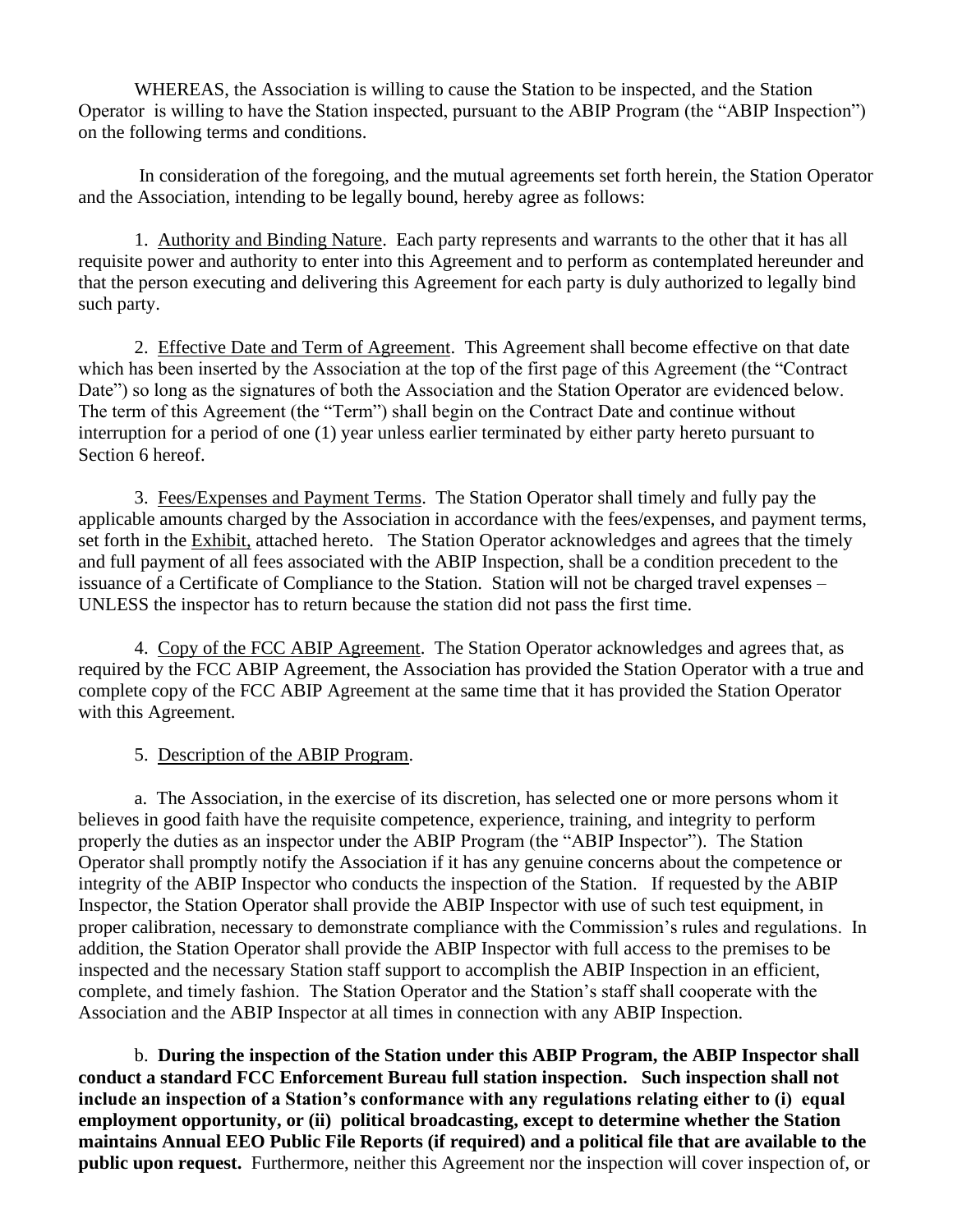analysis for, compliance with the laws, rules, regulations or policies of the FCC or of any other Federal, state or local governmental authority relating to environmental matters, including, but not limited, to RF exposure.

c. The Station Operator acknowledges and agrees that, for purposes of this Agreement and the FCC ABIP Agreement, the Station will be considered the holder of a valid Certificate of Compliance only if

(i) upon the Association's issuance of the Certificate of Compliance to the Station, the Association shall have simultaneously sent a copy of the Certificate of Compliance to the pertinent FCC District or Resident Agent Office either by certified U.S. mail, by overnight delivery by private courier, or by standard U.S. mail if such mailing is preceded either by an electronic mail message indicating that the Certificate has been issued or by transmission of a facsimile of the Certificate (it is the intent of the Association to timely provide the pertinent FCC District or Resident Agent Office with a copy of such Certificate of Compliance),

(ii) upon the Station's receipt of the Certificate of Compliance, the Station continuously displays its Certificate of Compliance either in plain view (*e.g.,* on the wall in the entrance area of the Station's main studio) or in the Station's FCC authorizations binder at its main studio, and

(iii) the Station verbally informs any person who enters the main studio of the Station and identifies himself or herself as an FCC inspector seeking to conduct an FCC inspection that the Station holds a valid Certificate of Compliance (actions taken pursuant to Section 5(c)(ii) and (iii), collectively, "Publicly Disclosed" or "Public Disclosure").

d) The Station Operator acknowledges and agrees that, for purposes of this Agreement and the FCC ABIP Agreement, the Station shall have the option to receive the benefits described in paragraphs 4(h) and 4(i) of the FCC ABIP Agreement, and as described below, for the "Grace Period," as defined below, but only so long as

(i) this Agreement is Publicly Disclosed, and

(ii) the Association has notified the FCC that it has entered this Agreement with the Station using the notification procedures of Section  $5(c)(i)$  above, either (i) within thirty (30) days of September 29, 2003, where the Contract Date is a date that is earlier than September 29, 2003, or (ii) within thirty (30) days of the Contract Date where the Contract Date is a date that is the same as or later than September 29, 2003.

The "Grace Period" shall commence on the Contract Date. The "Grace Period" shall expire at the end of the one hundred and fifty (150) day period beginning on the Contract Date and the Station shall thereafter no longer be eligible to receive the benefits of paragraphs 4(h) and 4(i) of the FCC ABIP Agreement unless a valid Certificate of Compliance has been issued to the Station prior to the end of the "Grace Period" and such Certificate is being Publicly Disclosed by the Station. THE OWNER ACKNOWLEDGES AND AGREES THAT, BY ENTERING INTO THIS AGREEMENT, UNLESS THE STATION OPERATOR HAS CHECKED "NO" ON THE FIRST PAGE OF THIS AGREEMENT AND SET FORTH THE INITIALS OF THE PERSON EXECUTING THIS AGREEMENT ON BEHALF OF THE STATION OPERATOR, THE STATION OPERATOR HEREBY EXERCISES ITS OPTION PURSUANT TO THIS SUBSECTION AND EXPRESSLY DIRECTS THE ASSOCIATION TO GIVE THE FCC NOTICE THAT THE STATION OPERATOR HAS ENTERED INTO THIS AGREEMENT FOR THE STATION, THE DATE OF THIS AGREEMENT AND THE ESTIMATED DATE OF INSPECTION, AS NOTED ON THE FIRST PAGE OF THIS AGREEMENT. ONLY IF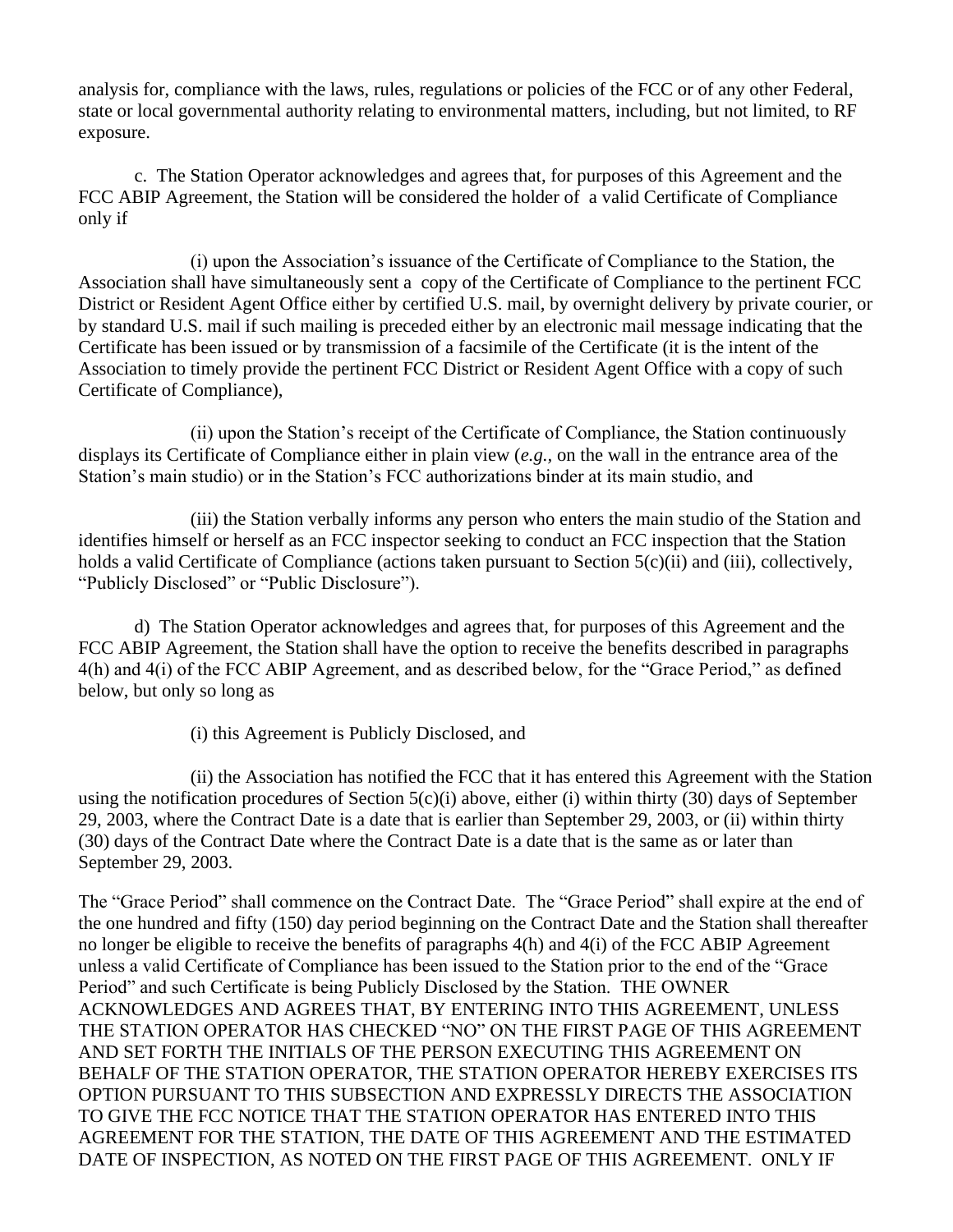THE STATION OPERATOR HAS CHECKED "NO" ON THE FIRST PAGE OF THIS AGREEMENT AND SET FORTH THE INITIALS OF THE PERSON EXECUTING THIS AGREEMENT ON BEHALF OF THE STATION OPERATOR, THE ASSOCIATION WILL NOT SO NOTIFY THE FCC IN WHICH CASE THE STATION WILL NOT RECEIVE THE BENEFITS OF PARAGRAPHS 4(H) AND (4)(I) OF THE FCC ABIP AGREEMENT WHICH BENEFITS ARE ALSO DESCRIBED BELOW. THE STATION OPERATOR ALSO ACKNOWLEDGES AND AGREES THAT THE ESTIMATED DATE OF THE INSPECTION IS JUST THAT, A GOOD FAITH ESTIMATE, AND DOES NOT CONSTITUTE A WARRANTY OR COVENANT OF ANY TYPE. THE STATION OPERATOR FURTHER ACKNOWLEDGES AND AGREES THAT IF EITHER (i) IT DOES NOT EXERCISE ITS OPTION, OR (ii) IT DOES EXERCISE ITS OPTION BUT THE INSPECTION PROCESS DOES NOT RESULT IN THE ISSUANCE OF A CERTIFICATE OF COMPLIANCE WITHIN ONE HUNDRED AND FIFTY (150) DAYS COMMENCING ON THE CONTRACT DATE, THE STATION IS AT RISK THAT THE STATION COULD BE INSPECTED BY THE FCC FOR ANY REASON. Unless the Station Operator shall exercise its option hereunder, nothing in this Agreement shall require the Association, the ABIP Inspector or the Station to provide the FCC with notice that the Station is under contract to be inspected under this ABIP Program.

e. The Station Operator acknowledges and agrees that upon the completion of an inspection by the ABIP Inspector, the ABIP Inspector shall promptly inform the Station in writing of his or her findings and conclusions. The failure of the ABIP Inspector to make and promptly forward his or her findings and conclusions to the station after the ABIP Inspection shall be reported to the Association and shall, in all circumstances, prevent the Association from issuing a Certificate of Compliance to the Station based on such inspection. The Association shall use good faith efforts to maintain the confidentiality of the findings and conclusions of any ABIP Inspection. If the FCC or any other governmental or nongovernmental entity requests from the Association information relating to the findings or conclusions of any ABIP Inspection of the Station, the Association will promptly notify the Station Operator, and otherwise cooperate with the Station Operator relating to such request. This Association obligation shall survive indefinitely the expiration or termination of this Agreement.

f. The Station Operator acknowledges and agrees that if, as a result of an ABIP Inspection, the ABIP Inspector discovers no existing or potential non-conformance with the Commission's regulations, the ABIP Inspector shall promptly notify the Station and the Association in writing, in which case the Association shall promptly send to the Station the original executed copy of the Station's Certificate of Compliance so long as the Station Operator has remitted to the Association all amounts due and owing by the Owner in connection with the ABIP Inspection. Whenever a Certificate of Compliance is issued by the Association to the Station, the Association shall also simultaneously send a copy of the Certificate of Compliance to the pertinent FCC District or Resident Agent Office identified in the attachment to the FCC ABIP Agreement.

g. The Station Operator acknowledges and agrees that if, as a result of an ABIP Inspection, the ABIP Inspector discovers any existing or potential nonconformance with the Commission's regulations, the ABIP Inspector shall promptly notify the Station in writing, in which case the Station shall promptly remedy the matter and immediately thereafter report such remedial action to the ABIP Inspector. The ABIP Inspector shall have the full discretion to determine whether, in such circumstance, a re-inspection of the Station is required. If the ABIP Inspector is satisfied that adequate remedial action has been taken and has also determined, in the exercise of his or her discretion, that a re-inspection is not required, the ABIP Inspector shall promptly notify the Station and the Association in which case the Association shall promptly send the Station the original executed copy of the Station's Certificate of Compliance. If the ABIP Inspector, in the exercise of his or her discretion, determines that a re-inspection is required, such re-inspection shall be conducted by the same ABIP Inspector, if he or she is reasonably available. If he or she is not reasonably available, the inspection shall be conducted by a different ABIP Inspector. The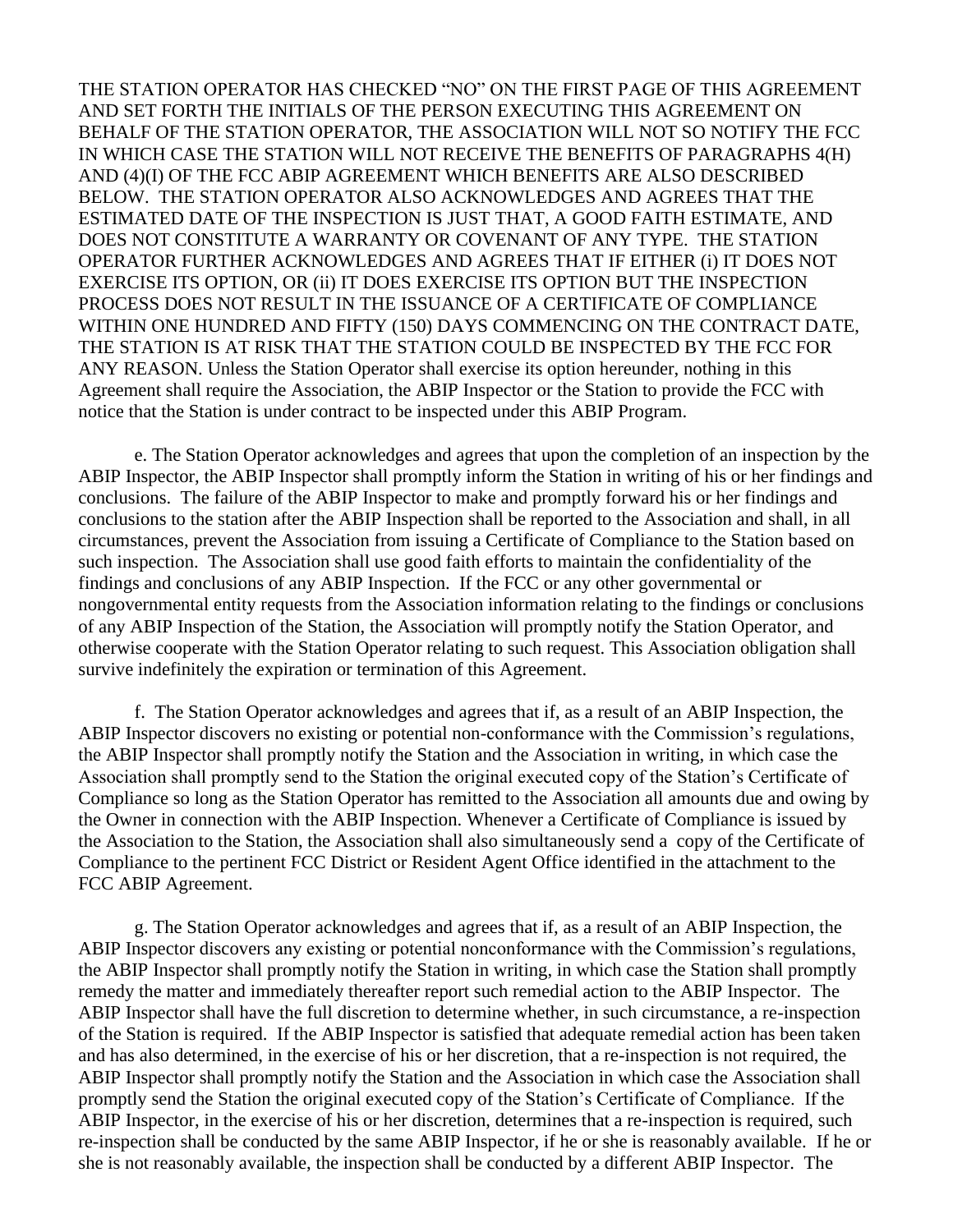ABIP Inspector and the Association shall follow the certificate issuance/notification procedure contemplated for an initial ABIP Inspection. Where a re-inspection is required, a fully satisfactory reinspection of the Station shall be a condition precedent to the issuance of a Certificate of Compliance to the Station.

h. The Station Operator acknowledges and agrees that the FCC ABIP Agreement provides that, except as expressly provided below, upon receipt by the Bureau of a true and correct copy of a valid Certificate of Compliance for the Station and Public Disclosure of the Station's valid Certificate of Inspection, the Bureau will not conduct any type of inspection, investigation, or audit of the Station for a period of three (3) years from the date of the Certificate of Compliance. However, notwithstanding the foregoing, the Bureau may conduct an inspection of the Station if such inspection (i) relates to tower safety issues ("Targeted Tower Safety Inspection"), (ii) was initiated by a complaint against the Station ("Complaint Driven Inspection") or (iii) is an inspection relating to political broadcasting or EEO materials required to be in the Station's public inspection file. The scope of a Targeted Tower Safety Inspection shall be limited to the antenna site(s) of the Station and its compliance with the FCC's regulations relating to tower lighting, tower painting, posting of the antenna structure registration for a radio or television broadcast station, RF radiation from antennas on the tower, and fencing/enclosure of an AM tower. A Targeted Tower Safety Inspection shall not, for example, include an inspection of any other facilities of the Station, including but not limited to the Station's studio and interior of the transmitter building.

i. The Station Operator acknowledges and agrees that, in the case of a Targeted Tower Safety Inspection or inspection of the public file relating to political broadcasting or EEO materials, the Bureau may, within its discretion, take or recommend enforcement action for any noncompliance discovered as a result of such inspection which relates to tower lighting, tower painting, posting of the antenna structure registration for a radio or television broadcast station, RF radiation from the antenna, and/or fencing/enclosure of an AM tower, and/or violations relating to political broadcasting or EEO materials. All other instances of existing or potential regulatory noncompliance shall be referred to the Station without adverse action for resolution and re-inspection. In such event, the Station shall promptly (i) notify the Association that the Bureau has notified the Station of one or more instances of regulatory noncompliance, (ii) remedy such noncompliance, (iii) notify the ABIP Inspector who performed the immediately preceding ABIP Inspection, (iv) and request a re-inspection by that or some other available ABIP Inspector. The procedures set forth in Section 5(g) hereof applicable to inspections and reinspections under this ABIP Program shall be followed in such circumstances.

j. The Station Operator acknowledges and agrees that, in the case of a Complaint Driven Inspection of the Station, the Bureau may, within its sole discretion, take enforcement action for any noncompliance discovered as a result of the Complaint Driven Inspection even if not related to the subject of the complaint.

k. The Station Operator acknowledges and agrees that, in the event that the Bureau determines, consistent with the procedures set forth in the FCC ABIP Agreement, that it must issue a forfeiture or take any other adverse action against the Station, the Bureau may, if circumstances warrant and in its discretion, give consideration to the Station's participation in the ABIP Program in mitigation of any violation, forfeiture amount, or other sanction or remedy.

6. Termination of this Agreement. This Agreement shall automatically terminate as of the effective date of the expiration or termination, if any, of the FCC ABIP Agreement. The Station Operator may terminate this Agreement upon ten (10) days notice to the Association; provided, that under no circumstance shall the Association be required to remit to the Station Operator any monies previously remitted to the Association, and provided further, that such termination shall not relieve the Station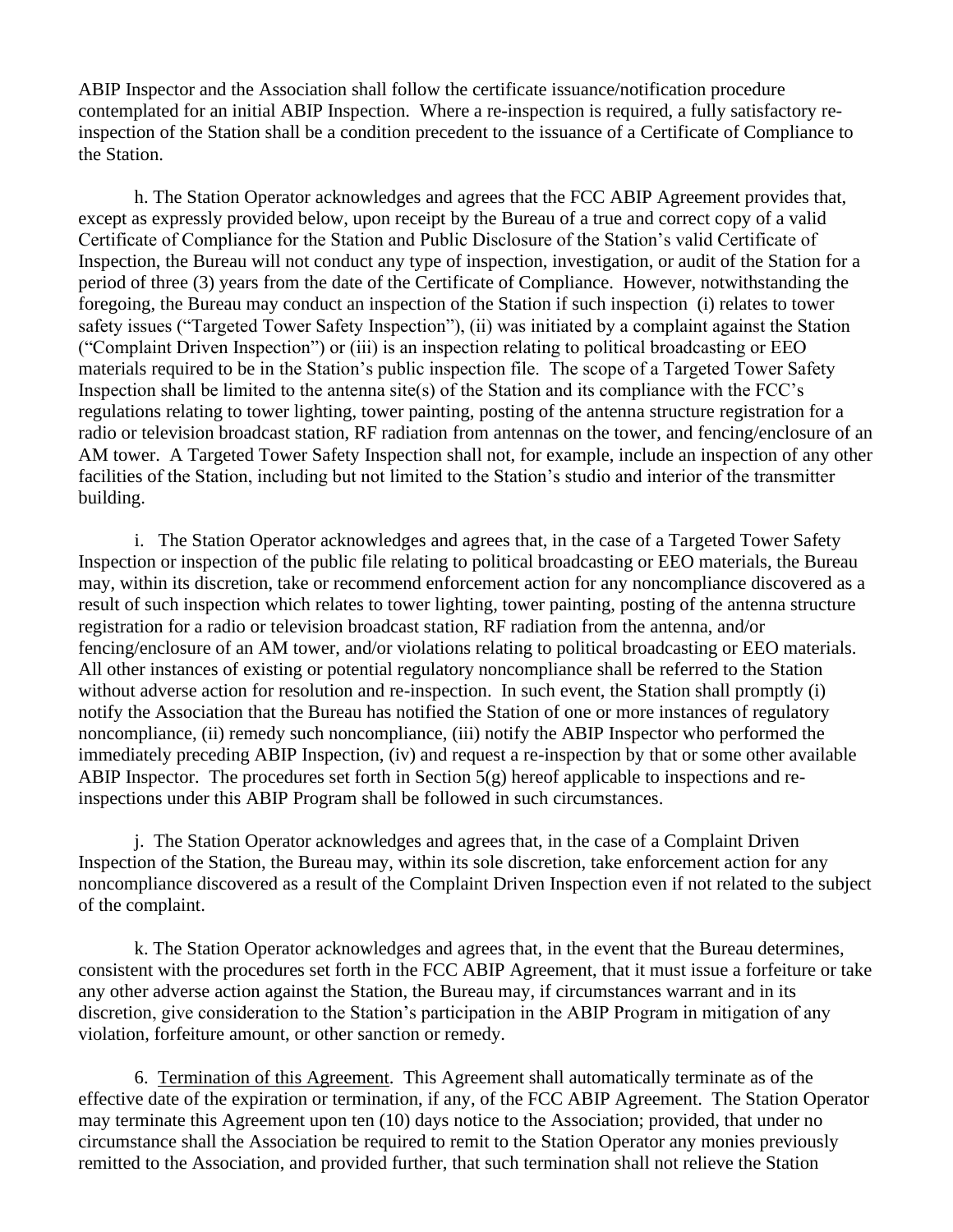Operator from the obligation to pay any and all amounts incurred by the Association and/or the ABIP Inspector as a result of any planned or executed ABIP Inspection hereunder. The Association may terminate this Agreement only if the Association has provided the Owner and the Station written notice of a breach of this Agreement and the Owner and the Station have not cured the breach within ten (10) business days of the date of such notice. Notwithstanding any expiration or termination of this Agreement, if the Station shall hold, before the effective date of such expiration or termination, a valid and current Certificate of Compliance, such Certificate shall continue in full force and effect for the remaining term of the Certificate; provided, however, that the Certificate of Compliance shall no longer be valid if the Bureau were to terminate the FCC ABIP Agreement for the principal reason that it holds a genuine concern about the integrity of the ABIP as administered by the Association and the Bureau has given the Association written notice of the specific basis for its concern in its written notice to terminate.

7. Entire Agreement. This Agreement, and the Exhibit attached hereto, embody the entire agreement and understanding of the parties and supersedes any and all prior agreements, arrangements and understandings relating to the matters provided for herein, including, but not limited to, any prior ABIP agreement(s) between the Association and the Station Operator for the Station, and statements made in prior brochures, flyers, e-mails, and the like. This Agreement may only be amended by a written instrument executed by the parties hereto.

8. Benefit. This Agreement is intended to benefit only the Station Operator and the Station, and not any of their successors or assigns. Accordingly, neither this Agreement nor any Certificate of Compliance issued pursuant thereto may be assigned or transferred except to an entity which as of the Contract Date owns or controls directly or indirectly the FCC license for the Station, and any effort to do so shall be null and void.

9. Liability and Indemnification. The parties acknowledge and agree that this is a cooperative program, that the Association is motivated to help the broadcast industry increase the level of regulatory compliance generally, and that the Association is not in a position to assume, and does not assume, any liability hereunder to the Station Operator, the Station, or the ABIP Inspector, as a result of this Agreement, the ABIP Program, or the conduct of the Station Operator, the Station or the ABIP Inspector. The Station Operator and the Station shall jointly and severally indemnify and hold harmless, the Association, its members, officers, directors, and staff, from and against any and all demands, claims, actions, suits, proceedings, assessments, judgments, costs, losses, damages, liabilities (contingent or noncontingent) and expenses (including, but not limited to, fines, penalties, court costs and reasonable attorney's fees) asserted against, resulting from, imposed upon or incurred by the Association, or any its members, officers, directors, or staff, directly or indirectly relating to, arising out of, or resulting from this Agreement or any inspection of the Station by the ABIP Inspector or by the FCC (including by the Bureau), and from any non-compliance by the Station Operator and/or the Station with any applicable law, regulation or policy of any governmental authority, including, but not limited to, the FCC. The Station Operator and the Station acknowledge and agree that, except for gross negligence or willful misconduct by the ABIP Inspector, such ABIP Inspector shall not have any liability of any nature to the Station Operator or the Station arising out of this Agreement or out of any ABIP Inspection of the Station. Notwithstanding (i) the expiration of the Term of this Agreement, (ii) any other termination of the Agreement, (iii) any term or condition herein to the contrary, this Section in its entirety shall survive and remain in full force and effect in perpetuity.

10. Notices. Any communications made pursuant to Section 6 or 9 hereof shall be in writing and shall be deemed given when actually received (including, without limitation, by nationally recognized overnight courier, or upon confirmed receipt of facsimile copy) or on the date of mailing postage prepaid, addressed as specified below the signatures of each party hereto, or addressed to such other address(es) as such party may hereafter specify in a written notice to the other party hereto.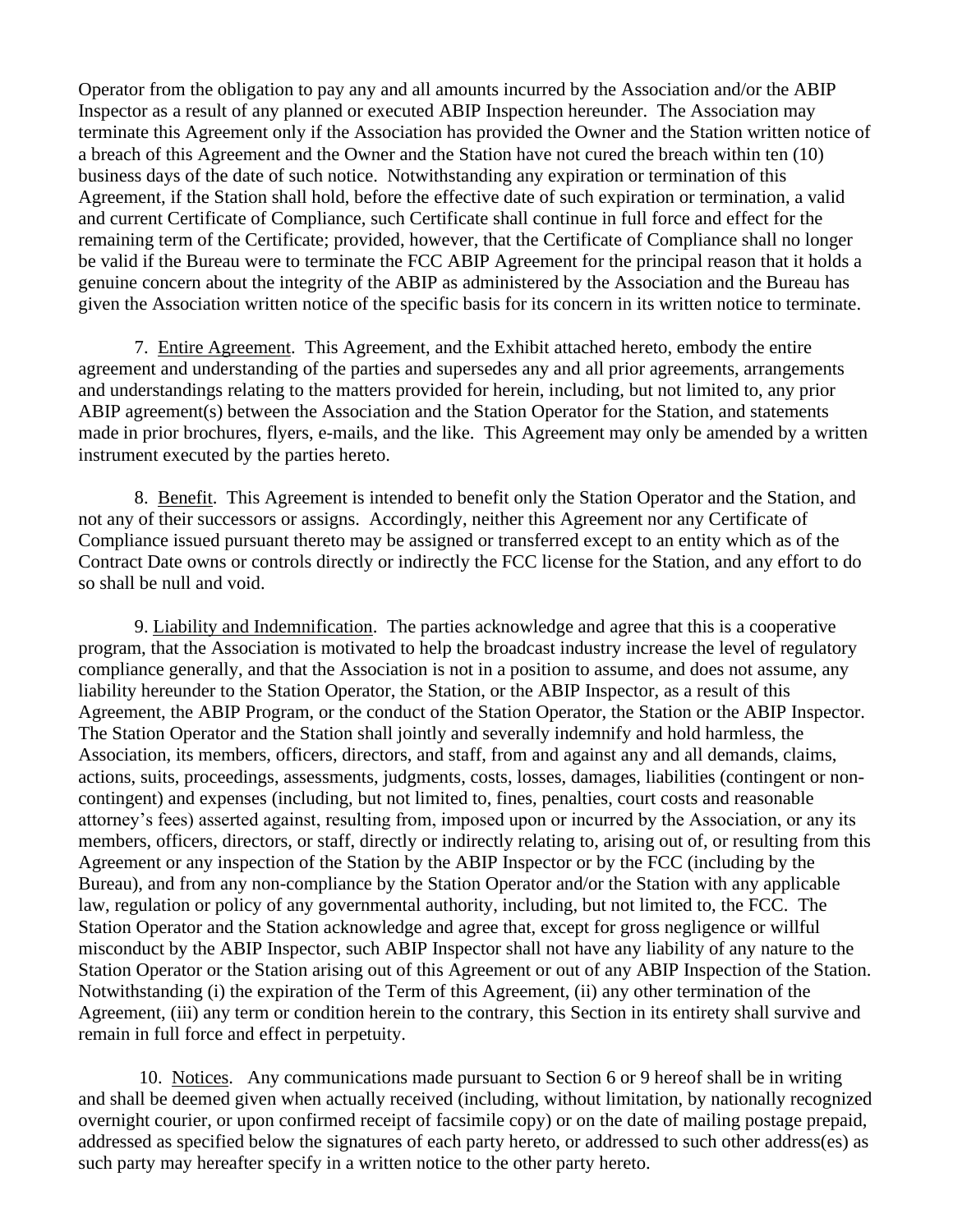11. Counterparts; Electronic Exhange of Signatures. This Agreement may be executed in one or more counterparts, each of which shall be deemed an original, but all of which together shall constitute one and the same instrument. Any faxed or emailed (PDF) signature page hereof shall be considered an original signature page and be effective for all purposes to evidence such party's execution hereof.

IN WITNESS WHEREOF, the parties have executed this Agreement as of the Contract Date.

#### **The Association**

Allison Mazzei President Kansas Association of Broadcasters 214 SW 6th St., Suite 300 Topeka KS 66603 [allison@kab.net](mailto:allison@kab.net) TEL (785) 235-1307 FAX (785) 233-3052

\_\_\_\_\_\_\_\_\_\_\_\_\_\_\_\_\_\_\_\_\_\_\_\_\_\_

### **The Station License Holder (Station Operator)**

\_\_\_\_\_\_\_\_\_\_\_\_\_\_\_\_\_\_\_\_\_\_\_\_\_\_ (Signature of Authorized Rep)

Name of Station License Holder:

Name of Duly Authorized Representative:

Title of Duly Authorized Representative:

Mailing Address:

E-mail Address:

Telephone Number:

Fax Number: